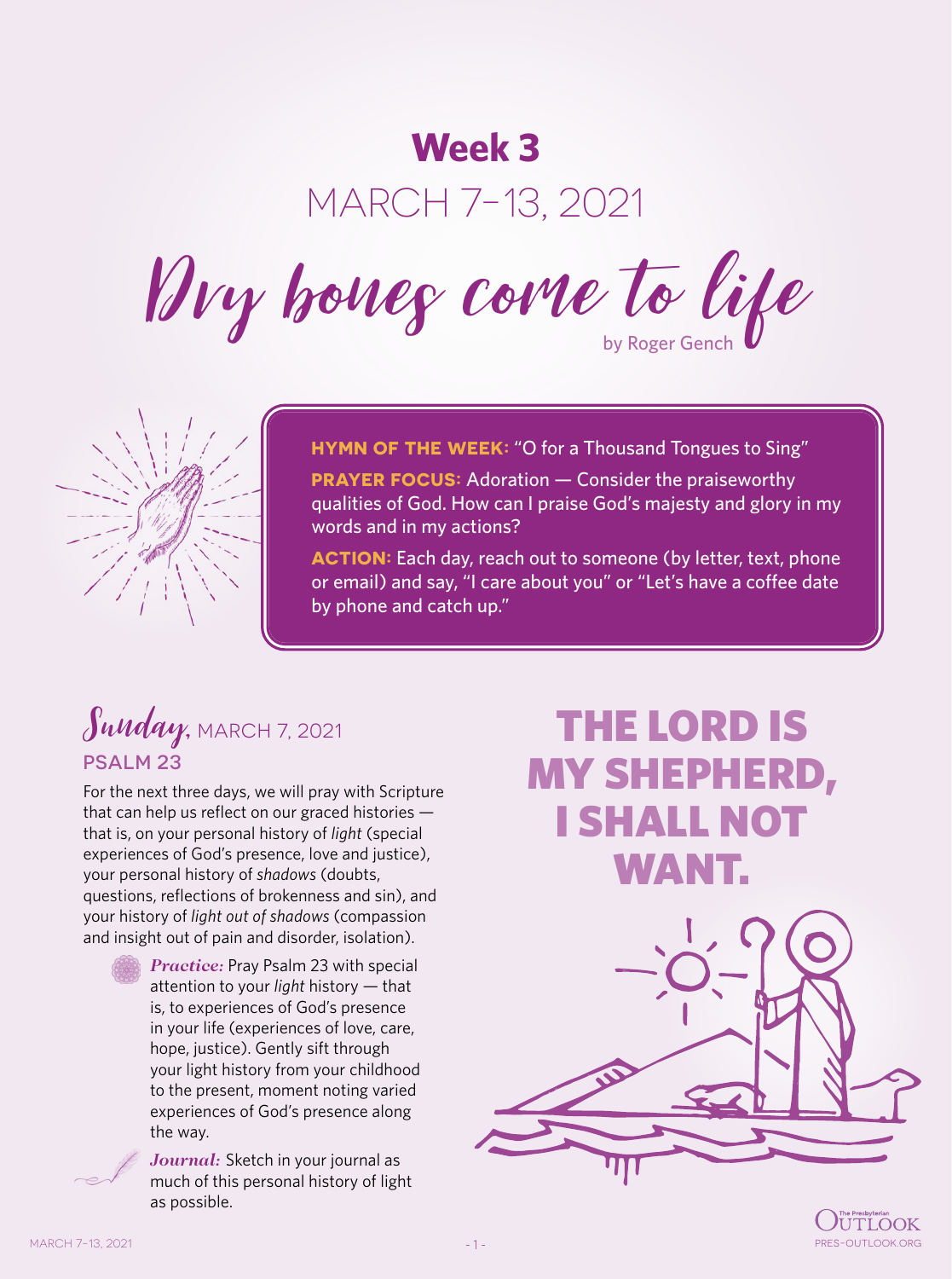#### Monday, MARCH 8, 2021 EZEKIEL 37:1-3

Ezekiel's vision of the valley of dry bones can help us reflect on the *shadows* in our personal histories.

> *Practice:* Read today's passage and imagine surveying the dry bones of your life story – that is, times of suffering, betrayal or lost relations – times when you were keenly aware of your own brokenness and that of the world. Gently sift through your shadow history from your childhood to present, noting varied experiences of brokenness along the way.

*Journal:* Sketch in your journal as much of your personal history of brokenness as possible.

#### Tuegday, MARCH 9, 2021 EZEKIEL 37:4-10

Ezekiel's vision of the valley of dry bones can also help us ponder our personal history of *light out of shadows*.

*Practice:* As you pray with today's vision from Ezekiel, imagine the breath of God infusing the dry bones of your life. Remember the times when you sensed hope, justice or love emerging from the difficult moments of your life. Gently sift through your *light out of shadows* history from childhood to the present, noting varied experiences of God's presence along the way.



*Journal:* Sketch in your journal as much of this personal history of *light out of shadows* as possible.

## Wednegday, MARCH 10, 2021 MARK 4:1-9

Jesus' parable of the sower in Mark 4 prompts reflection on how we have responded differently – and at varied times in our lives – to the gospel. The seed from the sower falls in varied places: on the path, the rocky ground, among the thorns and into good soil. If time and interest allows, you might also read Jesus' interpretation of the parable of the sower in Mark 4:13-20.



*Practice:* Read Mark 4:1-9 slowly and prayerfully, and imagine that you are part of this scene, observing the sower of seeds. Imagine the seeds falling in varied places or situations in your life. What circumstances come to mind, and what thoughts or emotions emerge as you consider your own life story in conversation with this parable?



*Journal:* Note in your journal what emerged as you prayed with this Scripture.